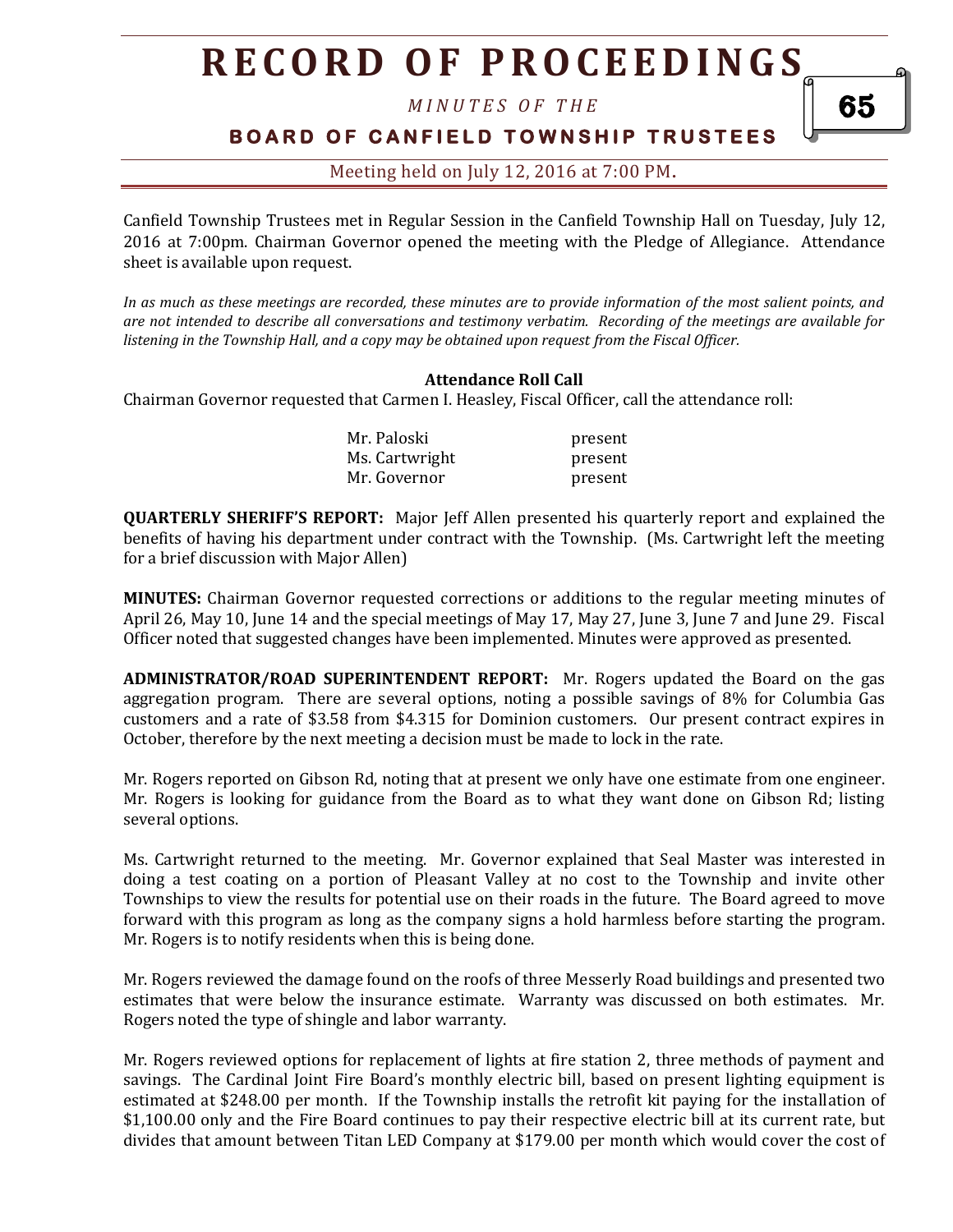# 66

### *M I N U T E S O F T H E*

## **BOARD OF CANFIELD TOWNSHIP TRUSTEES**

### Meeting held on July 12, 2016 at 7:00 PM**.**

the new lighting and the balance to Ohio Edison for five years, at the end of five years their electric bills will drop to \$69.00 per month from that point on.

Option 2 – The Fire Board pays the full amount of \$5,819.36 for labor and retrofit kits and will receive an immediate savings with Ohio Edison.

Option 3 – The Township repairs present lights at a cost of \$1,000.00 with no future savings to the Fire Board.

Mrs. Cartwright noted that it's the Township's building and we have a fund that for taking care of Fire Station II's maintenance and believes that it's the Townships responsibility to pay for the retrofit kits. Fiscal Officer reviewed the budget and projects still being discussed for this station, noting the only responsibility the Township has is to provide lighting…not the Cadillac of lighting to provide savings to the Fire District that has their own operating levies. Ms. Cartwright suggested that Mr. Rogers discuss these lights with the Fire Chief.

Mr. Paloski asked if there's been any issue since we started renting the park facilities. Mr. Roger reported none on the three rentals. Mr. Governor noted discussion with renters and were very pleased.

Mr. Rogers reported on the Star Centre/Old Tippy Storm Water Issue II Project. Engineer should have drawings to us by Friday of this week and should have it out for bid shortly after that. Mr. Governor noted that as long as he is aware of the project time-line, he is ok with it but also is concerned that he is signing the loan agreement today on this project. Mr. Rogers explained the next procedure – notice to proceed. Ms. Cartwright noted next deadline is August 29-- that is fast approaching. Mr. Governor and Fiscal Officer signed the OPWC loan contract. The report was accepted as presented.

| <b>ZONING REPORT:</b><br>2016  | <b>Estimate of</b><br><b>Structure Value</b> | Permit Fee Charge in<br><b>Dollars</b> | <b>Occupancy Fee</b><br><b>Charge in Dollars</b> | # of Permits |
|--------------------------------|----------------------------------------------|----------------------------------------|--------------------------------------------------|--------------|
| <b>Residential – New Homes</b> | \$<br>4,077,272                              | \$<br>24,920                           | \$<br>450                                        | 15           |
| <b>Commercial</b>              | \$<br>1,422,458                              | \$<br>9,683                            | \$<br>50                                         | 15           |
| <b>Other</b>                   | \$<br>986,269                                | \$<br>6,063                            | \$<br>31                                         | 46           |
|                                | \$<br>6,485,999                              | \$<br>40,666                           | \$<br>531                                        | 76           |
|                                |                                              |                                        |                                                  |              |
| 2015                           | <b>Estimate of</b><br><b>Structure Value</b> | Permit Fee Charge in<br><b>Dollars</b> | <b>Occupancy Fee</b><br><b>Charge in Dollars</b> | # of Permits |
| <b>Residential - New Homes</b> | \$<br>3,337,478                              | \$<br>20,295                           | \$<br>325                                        | 13           |
| <b>Commercial</b>              | \$<br>840,645                                | \$<br>5,638                            | \$<br>50                                         | 11           |
| <b>Other</b>                   | 1,015,941                                    | \$<br>5,828                            | \$<br>6                                          | 48           |

Mr. Rogers reported working with Mr. Limbian, Zoning Inspector on a large permit for the Windsor House, soon to be ready, and one duplex at Westford. The written report was accepted as presented.

**FISCAL OFFICER'S REPORT:** Chairman Governor called on the Fiscal Officer, Carmen I. Heasley, to present the financials. Fiscal Officer reviewed warrants, electronic payments and purchase orders. The Road Fund budget was reviewed and within fund movement of funds was suggested by the Fiscal Officer due to changes on property insurance cost. The Township audit will start tomorrow. The Fiscal Officer noted the need for a transfer from the General Fund to the Road Fund of \$25,000.00 to cover the payment until property tax funds become available. The office received a letter from the American Legion Post 177 thanking the Board for their support of the Memorial Day activities. A letter has been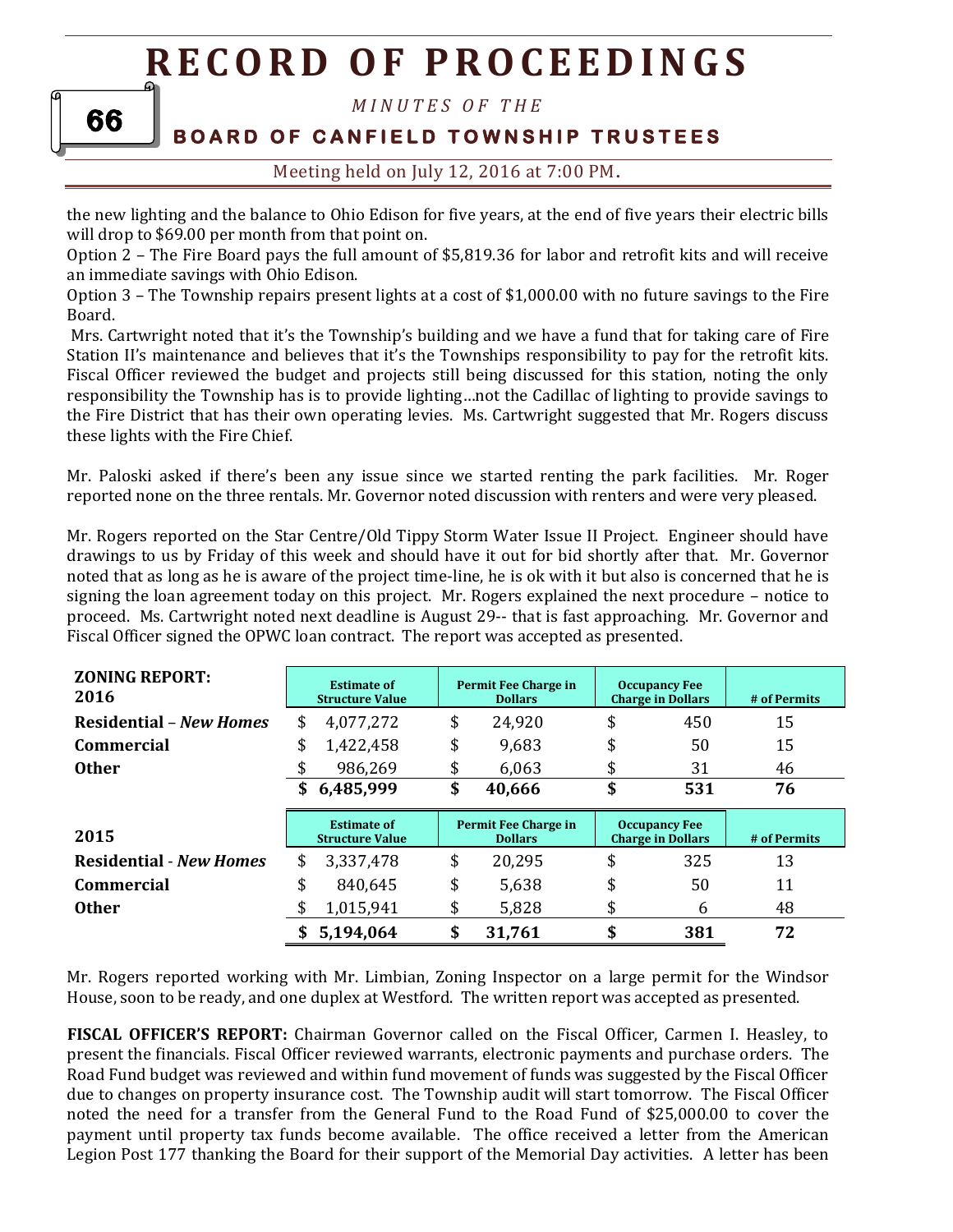*M I N U T E S O F T H E* 

**B O A R D O F C A N F I E L D T O W N S H I P T R U S T E E S** 

Meeting held on July 12, 2016 at 7:00 PM**.**

sent to the county auditor to start receiving advances on the property taxes and a letter has been received from the county auditor waving the requirements for the tax budget. The Fiscal Officer reviewed a liquor license for Tamarkin and there were no objections from the Board, therefore the Fiscal Officer will report to the State of Ohio and the Mahoning County Commissioners Office that the Township won't be requesting a hearing. The report was accepted as presented.

#### **NEW BUSINESS RESOLUTION 2016-07-12-88 New Tires for 2006 International**

Mr. Governor moved to approve six new tires for the 2006 International Dump Truck (TK 206) at a cost not to exceed \$2,601.56 from True Tread Tire. The fund will come from the road maintenance line. The Motion was seconded by Ms. Cartwright. Roll Call: Mr. Paloski, yes; Ms. Cartwright, yes; Mr. Governor, yes. Motion carried 3 to 0.

#### **RESOLUTION 2016-07-12-89 Nuisance Property**

Mr. Governor moved to approve under the authority of ORC 505.87 as pursuant to resolution #2010-04- 13-98 the following as a nuisance property: 7052 Fairground Blvd. The Motion was seconded by Ms. Cartwright. Roll Call: Mr. Paloski, yes; Ms. Cartwright, yes; Mr. Governor, yes. Motion carried 3 to 0.

#### **RESOLUTION 2016-07-12-90 2016 Paving Program**

Ms. Cartwright moved to proceed with the Township's 2016 Resurfacing Program comprised of Gibson Rd (first 1500 feet), Steeplechase, Muirfield, Bay Hill and Fountain Valley, in conjunction with Austintown and Boardman Township's resurfacing program with Canfield Township's portion not to exceed \$190,000.00 payable to R.T. Vernal. The Motion was seconded by Mr. Paloski. Roll Call: Mr. Paloski, yes; Ms. Cartwright, yes; Mr. Governor, yes. Motion carried 3 to 0.

#### **RESOLUTION 2016-07-12-91 2016 Engineering for Starr Centre Drive**

Mr. Paloski moved to approve GreenLEEF Development / RJH Consulting Service, LLC as the Design Engineer for the 2016 OPWC Starr Centre Drive Project at a cost not to exceed \$25,000.00. The Motion was seconded by Mr. Governor. Discussion: Fiscal Officer noted that when we go to advertise this project, we must open a PO for *The Vindicator* and transfer funds to the Public Works Fund in order to advertise the project. Roll Call: Mr. Paloski, yes; Ms. Cartwright, yes; Mr. Governor, yes. Motion carried 3 to 0.

#### **RESOLUTION 2016-07-12-92 Warrants & Electronic Payments**

Mr. Governor moved to approve Warrants #11146 thru #11205, electronic payments 204-2016 thru 239-2016 as general & payroll obligations of the Township in the amount of \$143,183.55. The Motion was seconded by Mr. Paloski. Roll Call: Mr. Paloski, yes; Ms. Cartwright, yes; Mr. Governor, yes. Motion carried 3 to 0.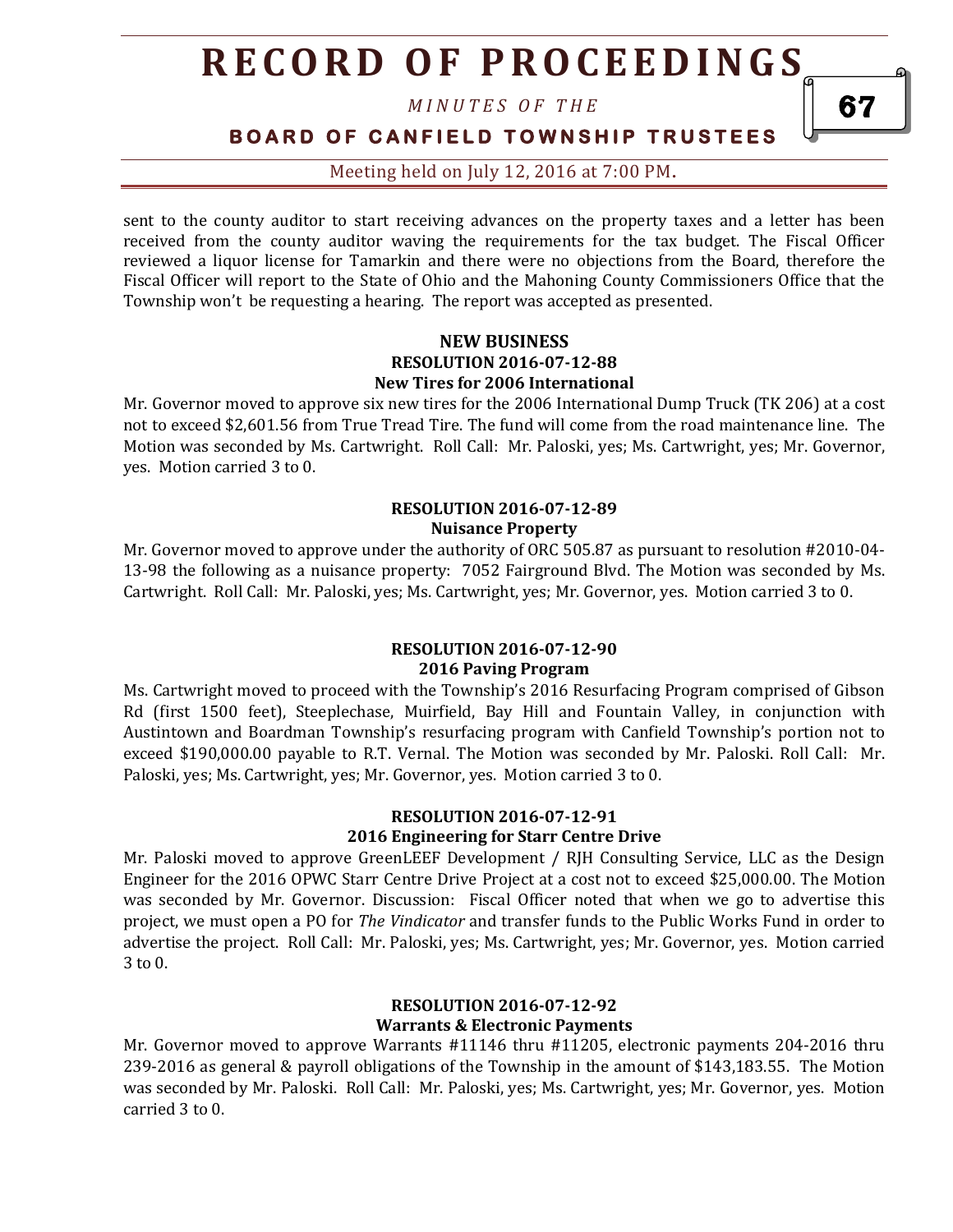*M I N U T E S O F T H E* 

### **BOARD OF CANFIELD TOWNSHIP TRUSTEES**

68

Meeting held on July 12, 2016 at 7:00 PM**.**

#### **RESOLUTION 2016-07-12-93 Purchase Order**

Ms. Cartwright moved to approve Purchase Order PO 23-2016 - PO 25-2016 to encumber funds of the Township for a total of \$7,657.98. PO 22-2016 had to be voided due to a change in vendor. The Motion was seconded by Mr. Governor. Discussion: Roll Call: Mr. Paloski, yes; Ms. Cartwright, yes; Mr. Governor, yes. Motion carried 3 to 0.

#### **RESOLUTION 2016-07-12-94 Within Fund Budget Adjustment**

Ms. Cartwright moved to approve reallocating \$2,148.00 from line #2141-760-740-0000 (Machinery, Equipment and Furniture) to line #2141-330-381-0000 (Property Insurance Premiums) to cover the payment to Ohio Township Association Risk Management Authority (OTARMA). The Motion was seconded by Mr. Paloski. Discussion: Ms. Cartwright noted that during the reevaluation of our insurance coverage of Township buildings it was found that we were under insured, resulting in the increase in premium. Roll Call: Mr. Paloski, yes; Ms. Cartwright, yes; Mr. Governor, yes. Motion carried 3 to 0.

#### **RESOLUTION 2016-07-12-95 Within Fund Budget Adjustment**

Mr. Paloski moved to approve reallocating \$5,000.00 from line #2141-330-420-0000 (Operating Supplies) to line #2141-330-323-0000 (Repair and Maintenance) to cover equipment repairs. The Motion was seconded by Mr. Governor. Roll Call: Mr. Paloski, yes; Ms. Cartwright, yes; Mr. Governor, yes. Motion carried 3 to 0.

#### **RESOLUTION 2016-07-12-96 Transfer of Funds**

Ms. Cartwright moved to approve the transfer of funds from the General Fund appropriation line #1000- 910-910-0000 to the Road Fund revenue line #2141-931-0000 in the amount of \$25,000.00. The Motion was seconded by Mr. Governor. Discussion: Ms. Cartwright noted the current balance after this transfer is \$7,804.44. Roll Call: Mr. Paloski, yes; Ms. Cartwright, yes; Mr. Governor, yes. Motion carried 3 to 0.

#### **RESOLUTION 2016-07-12-97**

#### **Insurance Claim for Public Works Department Buildings**

Mr. Governor moved to approve the repairs to the roofs for the service garage, salt dome and the old salt and storage garage at a cost not to exceed \$19,302.23. Funds for these repairs will be funded by our insurance company. This contract will be awarded to Cio-Nap Builders, the best low qualified bidder at a total cost of \$16,500. The balance of the insurance payment will be deposited to the Road Fund that paid the original premium of \$2,802.23. The cost for the repairs will be paid from the contingency line in the General Fund that will receive the same amount needed for payment. The Motion was seconded by Mr. Paloski. Discussion: Mr. Governor noted that we received two competitive bids that were reviewed. Roll Call: Mr. Paloski, yes; Ms. Cartwright, yes; Mr. Governor, yes. Motion carried 3 to 0.

**Trustees Comments:** Aqua Ohio rate increase was discussed.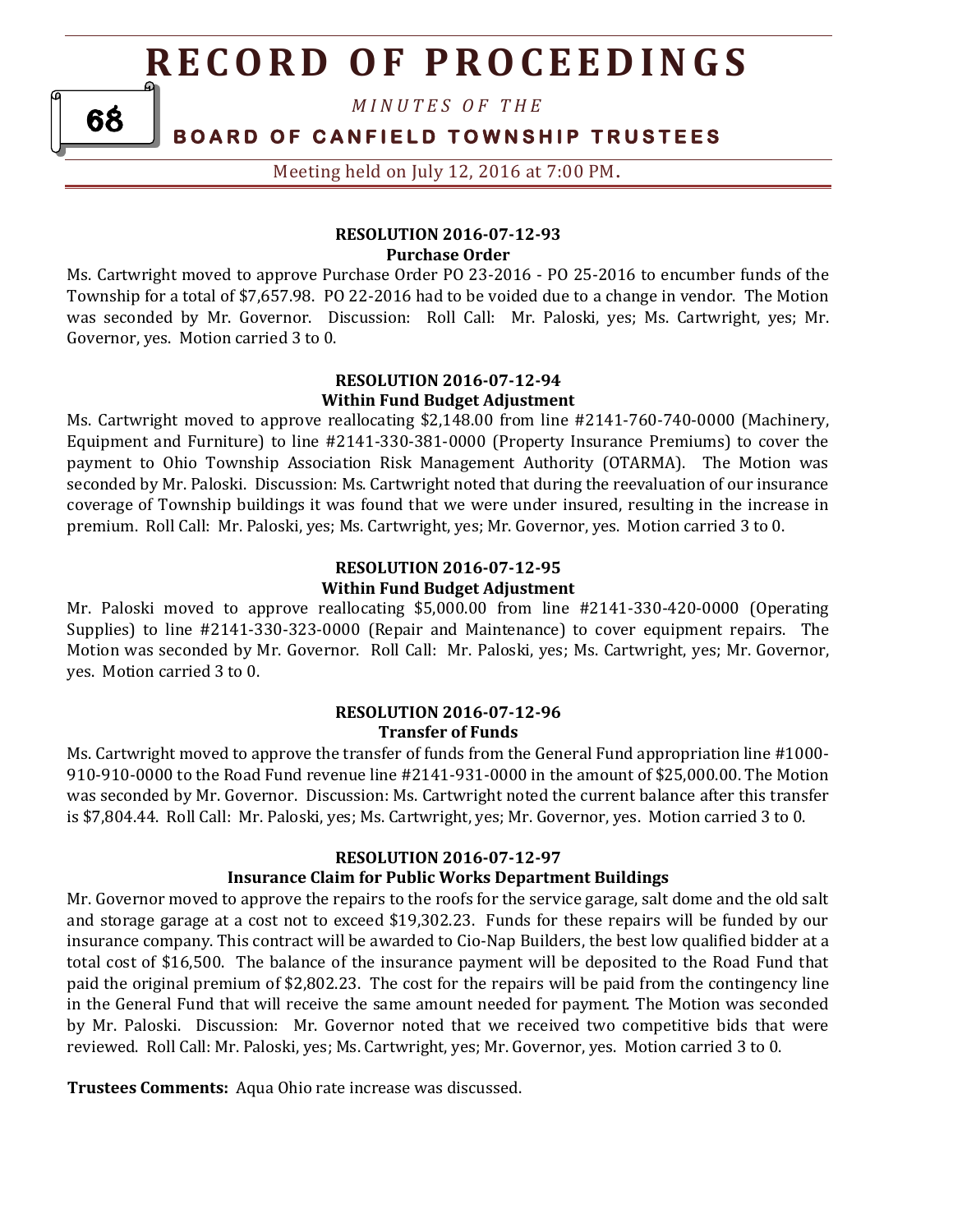*M I N U T E S O F T H E* 

### **BOARD OF CANFIELD TOWNSHIP TRUSTEES**

Meeting held on July 12, 2016 at 7:00 PM**.**

#### **RESOLUTION 2016-07-12-98 Aqua Ohio 2017-2021 Water Rate Schedule**

Ms. Cartwright moved to approve a resolution establishing a rate of which Aqua Ohio Inc. shall furnish water within the unincorporated areas of Canfield Township for and during the term commencing January 1, 2017 and extending thru December 31, 2021.

**NOW, THEREFORE, BE IT** ORDAINED, by the Canfield Township Board of Trustees, a majority of all members elected thereto concurring:

#### **SECTION 1**

Aqua Ohio, Inc. shall charge for water furnished within unincorporated areas of Canfield Township, the following rates for all water furnished as reflected upon any and all bills rendered on and after January 1, 2017 through and including December 31, 2017; provided, however, in the event Aqua Ohio, Inc. is required by the Ohio Environmental Protection Agency or any other governmental or regulatory agency to commence construction of a major capital expenditure during the term as stated, Aqua Ohio, Inc. may seek an increase to establish rates greater than those stated herein below by agreement, or in the manner prescribed by law.

| <b>MONTHLY CUSTOMER CHARGE BASED UPON METER SIZE</b> |          |  |
|------------------------------------------------------|----------|--|
| <b>Meter Size</b>                                    | Rate     |  |
| $5/8$ " X $3/4$ "                                    | \$12.14  |  |
| 1"                                                   | \$26.48  |  |
| $1 - 1/2"$                                           | \$56.07  |  |
| 2"                                                   | \$97.17  |  |
| 3"                                                   | \$215.67 |  |
| 4"                                                   | \$381.24 |  |
| 6"                                                   | \$854.76 |  |

#### **DIVISION A MEASURED OR METERED SERVICE RATE SCHEDULE**

| <b>CHARGE FOR WATER DELIVERED</b> |                               |
|-----------------------------------|-------------------------------|
| For the first 2500 cu ft/month    | For all over 2500 cu ft/month |
| $$6.27/100$ cu ft                 | \$5.26/100 cu ft              |

**ACCOUNT ACTIVATION FEE**: An account activation charge of Thirty Dollars and Seventy-Six Cents (\$30.76) will be charged for a service connection during the Company's regular business hours.

**LATE PAYMENT FEE:** The customer will be charged a late payment fee of five percent (5%) if bill payment is paid after the past due date as specified on the customer bill.

**DISHONORED CHECKS:** When a check that has been received as payment for service is returned by the bank unpaid, a charge of Eighteen Dollars and Fifty-Eight Cents (\$18.58) will be assessed to cover the cost of processing this transaction. The charge for the dishonored check may be reflected at the Company's option when the Company returns the dishonored check or may be charged on the customer's next billing.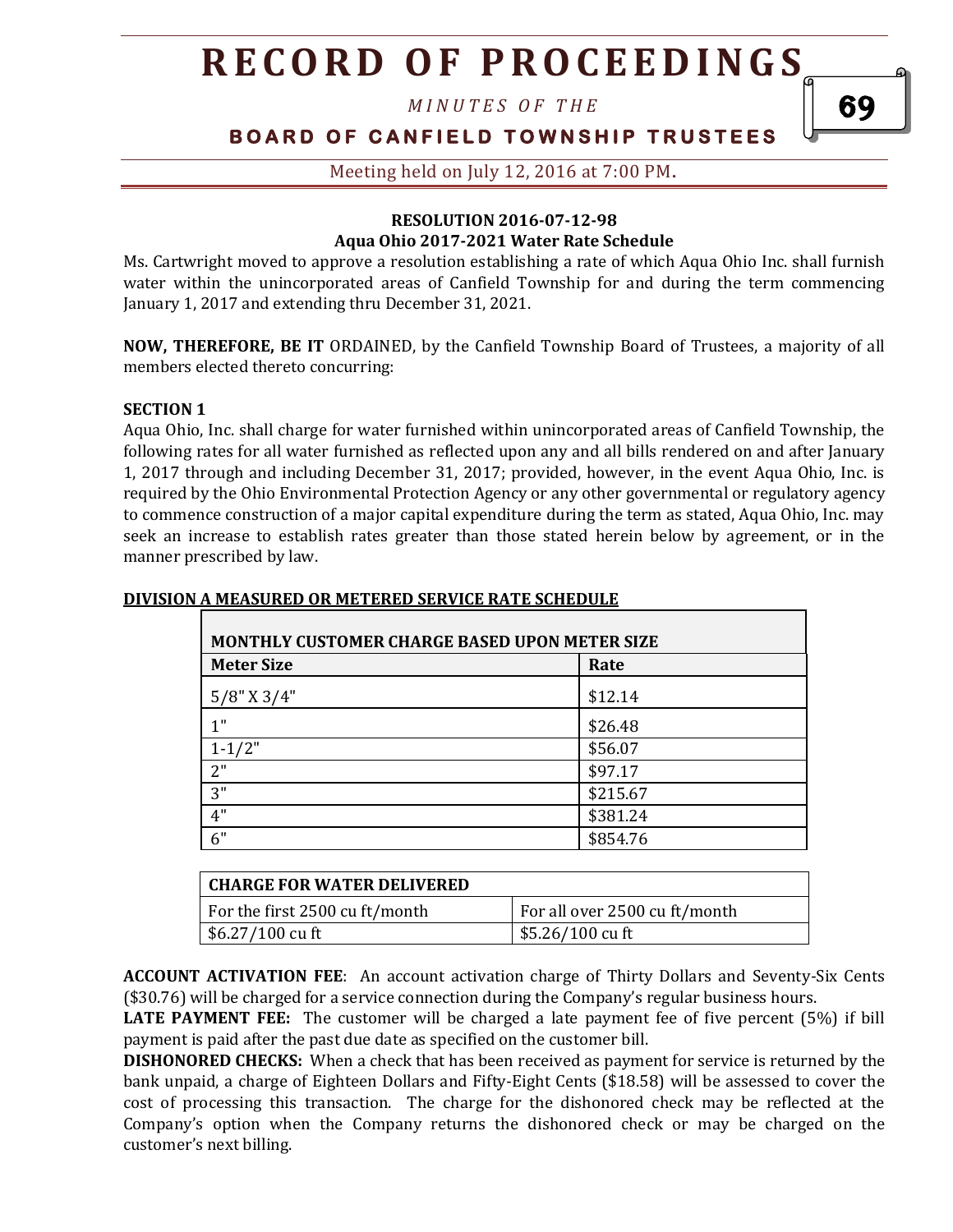70

*M I N U T E S O F T H E* 

## **BOARD OF CANFIELD TOWNSHIP TRUSTEES**

Meeting held on July 12, 2016 at 7:00 PM**.**

**RECONNECTION FEE:** Reconnection fees as defined by Master Tariff P.U.C.O. No. 2. (or subsequent numbers) are:

Reconnection Fee during regular business hours \$53.25

Reconnection Fee other than during regular business hours \$163.43

#### **DIVISION B PRIVATE FIRE PROTECTION RATE SCHEDULE**

| <b>HOSE CONNECTIONS AND HYDRANTS</b> | <b>Per Month Net</b> |
|--------------------------------------|----------------------|
| 1-1/4" hose connection               | \$20.83              |
| 1-1/2" hose connection               | \$25.91              |
| 2" hose connection                   | \$31.33              |
| 2-1/2" hose connection               | \$37.24              |
| Private fire hydrants                | \$76.64              |

| <b>AUTOMATIC SPRINKLERS</b> |                        |                  |
|-----------------------------|------------------------|------------------|
| <b>Size of Connection</b>   | <b>Floor Space</b>     | <b>Per Month</b> |
| 2"                          | 5,000 sq. ft. or less  | \$61.22          |
| 4"                          | 10,000 sq. ft. or less | \$102.55         |
| 6"                          | 20,000 sq. ft. or less | \$153.64         |
| 8"                          | 30,000 sq. ft. or less | \$216.56         |
| Additional floor space      | Per 1,000 sq. ft.      | \$1.92           |

**ACCOUNT ACTIVATION FEE**: An account activation charge of Thirty Dollars and Seventy-Six Cents (\$30.76) will be charged for a service connection during the Company's regular business hours.

**LATE PAYMENT FEE:** The customer will be charged a late payment fee of five percent (5%) if bill payment is paid after the past due date as specified on the customer bill.

**DISHONORED CHECKS:** When a check that has been received as payment for service is returned by the bank unpaid, a charge of Eighteen Dollars and Fifty-Eight Cents (\$18.58) will be assessed to cover the cost of processing this transaction. The charge for the dishonored check may be reflected at the Company's option when the Company returns the dishonored check or may be charged on the customer's next billing.

#### **DIVISION C PUBLIC FIRE PROTECTION SERVICE RATE**

Any and all charges for the operation and maintenance of all public hydrants now or hereafter installed and to be used for fire protection purposes only are provided for and included in Division A Measured or Metered Service Rate Schedule.

#### **DIVISION D BULK WATER SALES**

For sales of bulk water at Company-designated connections, a customer shall pay Ten Dollars (\$10.00) per one thousand (1,000) gallons delivered. In addition, the customer shall pay a bulk water permit fee based upon the Company's costs incurred for bulk water connection and metering accommodations.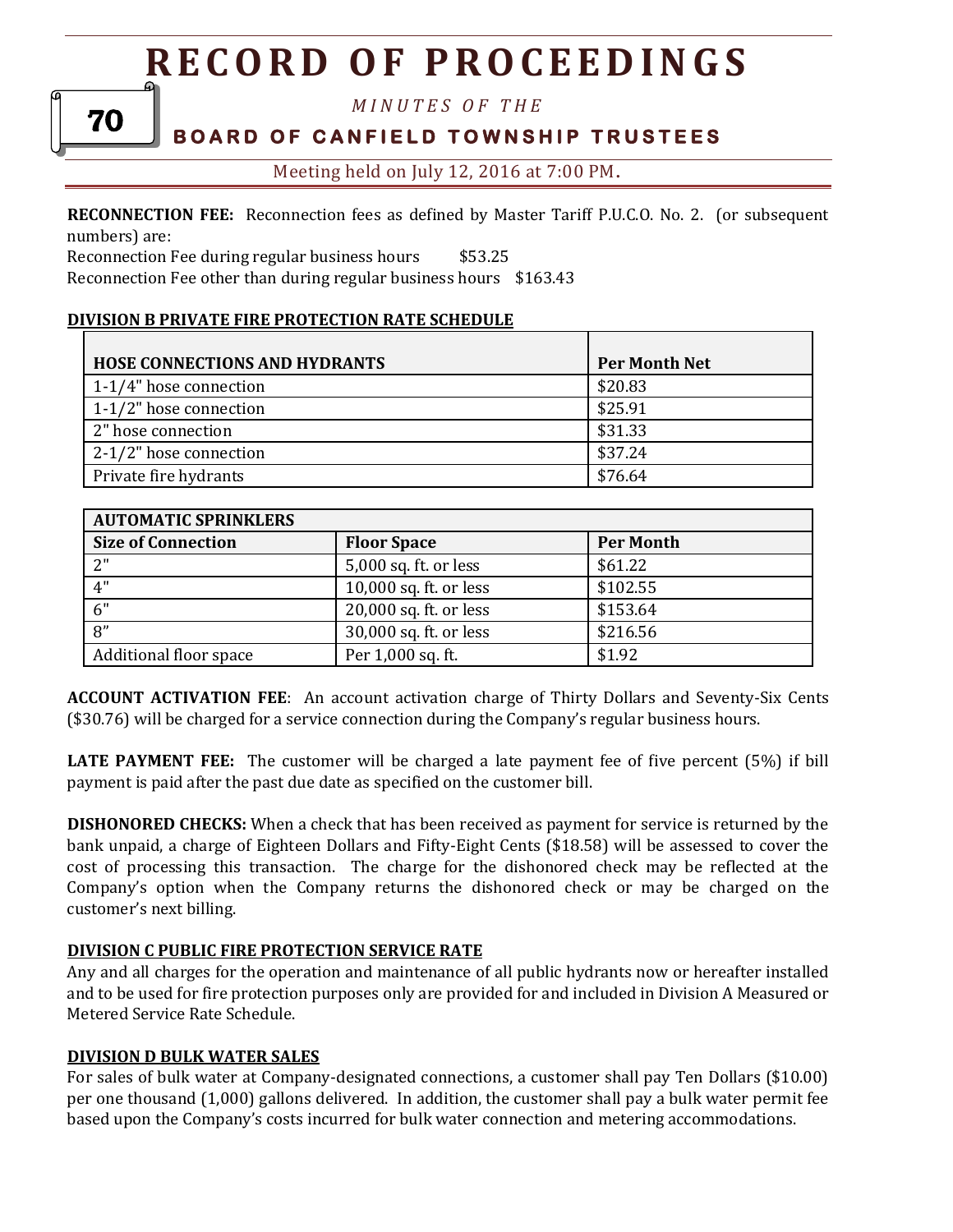*M I N U T E S O F T H E* 

### **B O A R D O F C A N F I E L D T O W N S H I P T R U S T E E S**

Meeting held on July 12, 2016 at 7:00 PM**.**

#### **DIVISION E CUSTOMER IMPACT FEE**

Beginning January 1, 2017, prior to any new service connection to a water line operated by the Company, the customer shall pay a customer impact fee, which shall consist of a related facilities fee and revenue stabilization fee, which shall equal the customer impact fee set forth below:

| <b>Meter Size</b> | <b>Customer Impact Fee</b> |
|-------------------|----------------------------|
| $5/8$ " X 3/4"    | \$1,500.00                 |
| 1 <sup>11</sup>   | \$3,840.00                 |
| $1 - 1/2"$        | \$8,640.00                 |
| 2" or larger      | \$15,360.00                |

Amounts received for Customer Impact Fees, which are above the then current related facilities fees determined as set forth in the Company's PUCO approved tariffs, if any, shall be the revenue stabilization fees and shall be treated as revenues.

#### **SECTION 2**

That Aqua Ohio, Inc. shall charge for water furnished within unincorporated areas of Canfield Township, the following rate for all water furnished as reflected upon any and all bills rendered on and after January 1, 2018 through and including December 31, 2018; provided, however, in the event Aqua Ohio, Inc. is required by the Ohio Environmental Protection Agency or any other governmental or regulatory agency to commence construction of a major capital expenditure during the term as stated, Aqua Ohio, Inc. may seek an increase to establish rates greater than those stated herein below by agreement or in the manner prescribed by law. The Motion was seconded by Mr. Governor. Resolution was signed by the full Board and Fiscal Officer. Roll Call: Mr. Paloski, yes; Ms. Cartwright, yes; Mr. Governor, yes. Motion carried 3 to 0.

**Trustees Comments:** Mr. Governor noted that we now know that the cost of salt is less than first estimated, feeling that we should be able to consider street sweeping. Fiscal Officer noted that the budget is not in balance, being off by over \$500,000. Ms. Cartwright noted that she is not comfortable with spending money at this time until the budget is close to being balanced.

**Next Meeting Dates:** Special budget workshop will be held on July 20th at 1pm and will be advertised to deal with other business of the Board. The next regular meeting will be held on August 9th at 7pm. On September 13th from 8:30am to 10:30am to meet with employees of the Public Works Department to address questions and issues they want to discuss. The September regular meeting will be held on September 20 at 7:00pm.

#### **RESOLUTION 2016-07-12-99 Executive Session**

Mr. Governor moved to adjourn into executive session in accordance with ORC 121.22 at 9:15am to discuss collective bargaining matters and compensation of a public employee. The Motion was seconded by Mr. Paloski. Roll Call: Mr. Paloski, yes; Ms. Cartwright; yes; Mr. Governor, yes. Motion carried 3 to 0.